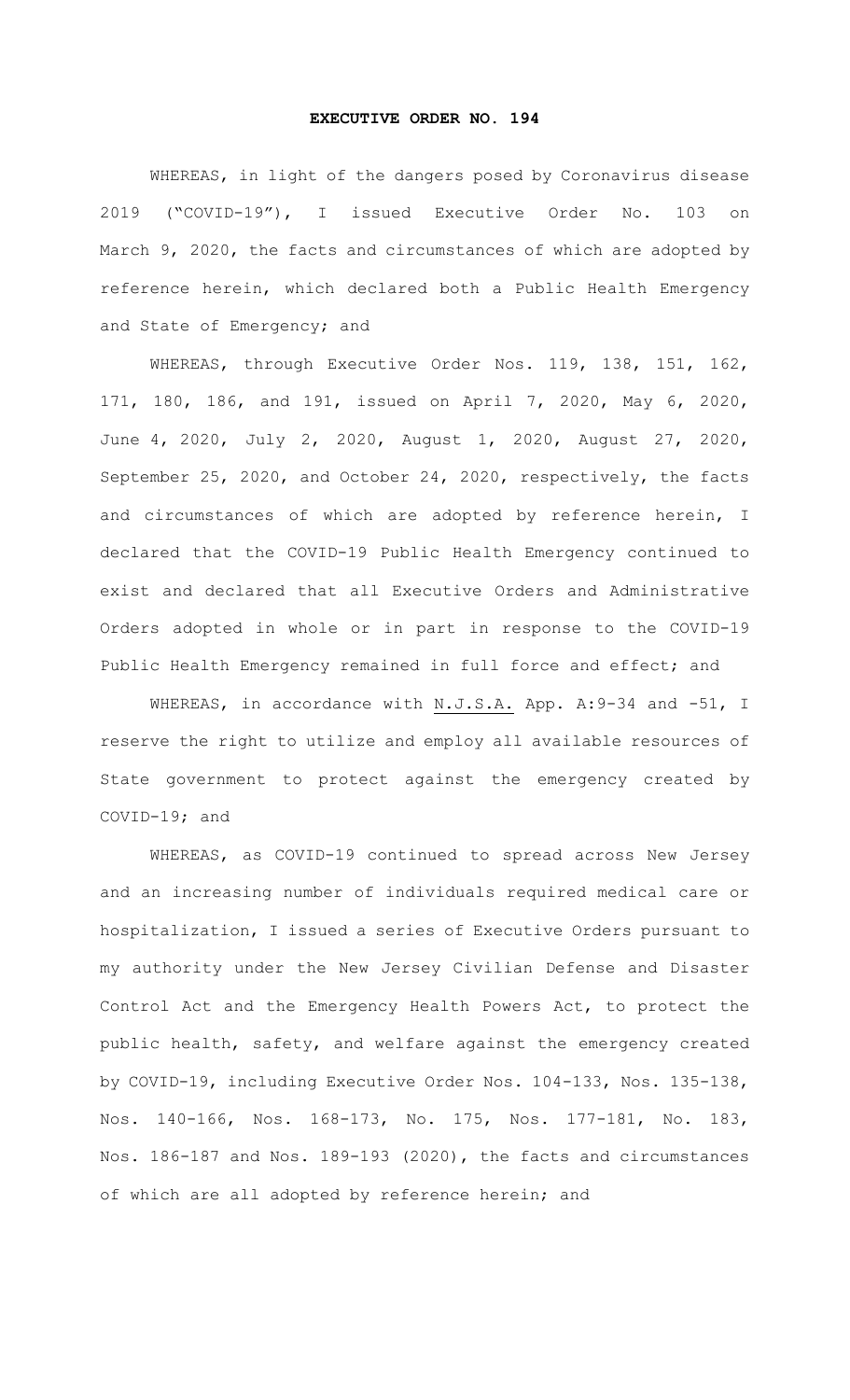WHEREAS, to further limit community spread from person-toperson contact through use of social mitigation measures, Executive Order No. 107 (2020) closed all recreational and entertainment businesses, and limited all restaurants, dining establishments, and food courts, with or without a liquor license; all bars; and all other holders of a liquor license with retail consumption privileges, to offering food delivery and/or take-out services only; and

WHEREAS, after consultation with officials from the Department of Health ("DOH"), I announced a multi-stage New Jersey's Road Back Plan (the "Plan") for the methodical and strategic reopening of businesses and activities based on scientific data and metrics concerning the level of disease transmission risk and essential classification; and

WHEREAS, the Plan and the subsequent steps the State has taken to allow various industries to reopen their brick-and-mortar premises to the public all reflect the recognition by public health experts that indoor environments present significantly increased risks of transmission as compared to outdoor environments, meaning that while it has been prudent to allow businesses to reopen outdoor areas to the public, the State has also reasonably imposed stricter social distancing limits on indoor premises when businesses are permitted to reopen them to the public; and

WHEREAS, consistent with the Plan, I issued Executive Order No. 150 (2020), which permitted restaurants, bars, and other food or beverage establishments to provide in-person dining outdoors, again with social distancing requirements; and

WHEREAS, because of the progress we had made in our fight against the COVID-19 pandemic in New Jersey, on Monday, June 22 2020, I announced that indoor dining would be able to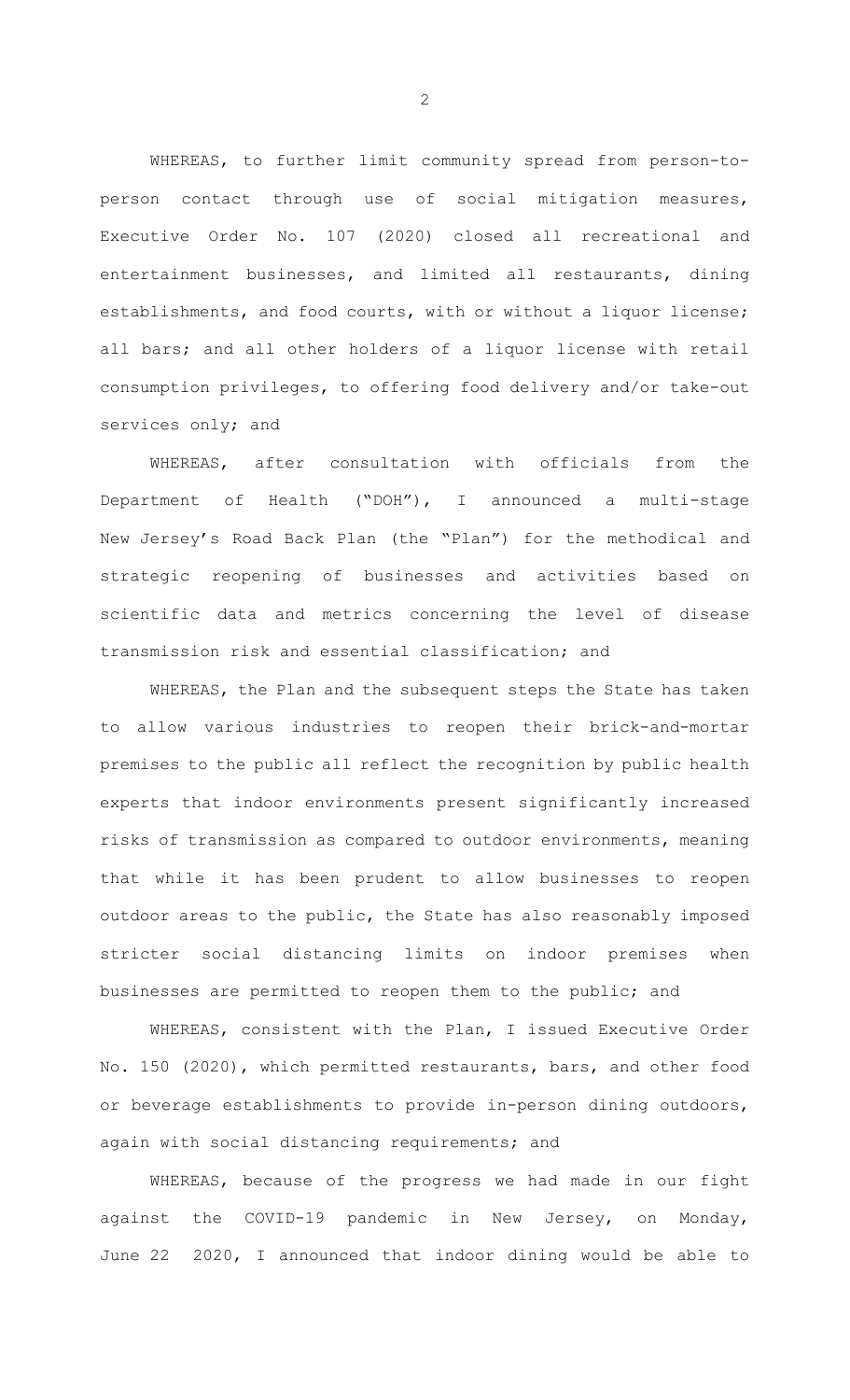resume under strict limits as of Thursday, July 2, 2020, and that decision was formalized in Executive Order No. 157; and

WHEREAS, while Executive Order No. 157 (2020) announced the limited resumption of indoor dining, this step was put on hold in Executive Order No. 158 (2020), in light of COVID-19 spikes in states around the nation which state officials and other experts attributed, at least in part, to activities in indoor food and beverage establishments; and

WHEREAS, indoor dining was permitted to resume on September 4, 2020, pursuant to Executive Order No. 183; and

WHEREAS, personal care service facilities were permitted to reopen their premises to the public pursuant to Paragraph 2 of Executive Order No. 157 (2020); and

WHEREAS, Division of Consumer Affairs Administrative Order No. 2020-09 and subsequently No. 2020-11 limited the occupancy on premises of indoor facilities providing personal care services to indoor gathering limits; and

WHEREAS, because the State has long understood personal care services performed in indoor settings to be subject to the same indoor capacity limits imposed on recreational and entertainment businesses, but has recently received questions on this subject, it should be clarified that the same capacity limit applies, meaning 25 percent of the facility's indoor capacity; and

WHEREAS, on May 29, 2020, I signed Executive Order No. 149, which allowed organized sporting activities to resume on June 22, 2020, in outdoor settings, provided that they did not involve person-to-person contact or individuals routinely interacting in close proximity; and

WHEREAS, Executive Order No. 149 (2020) also directed the Commissioner of the DOH to issue health and safety standards regarding sporting activities before June 22, 2020; and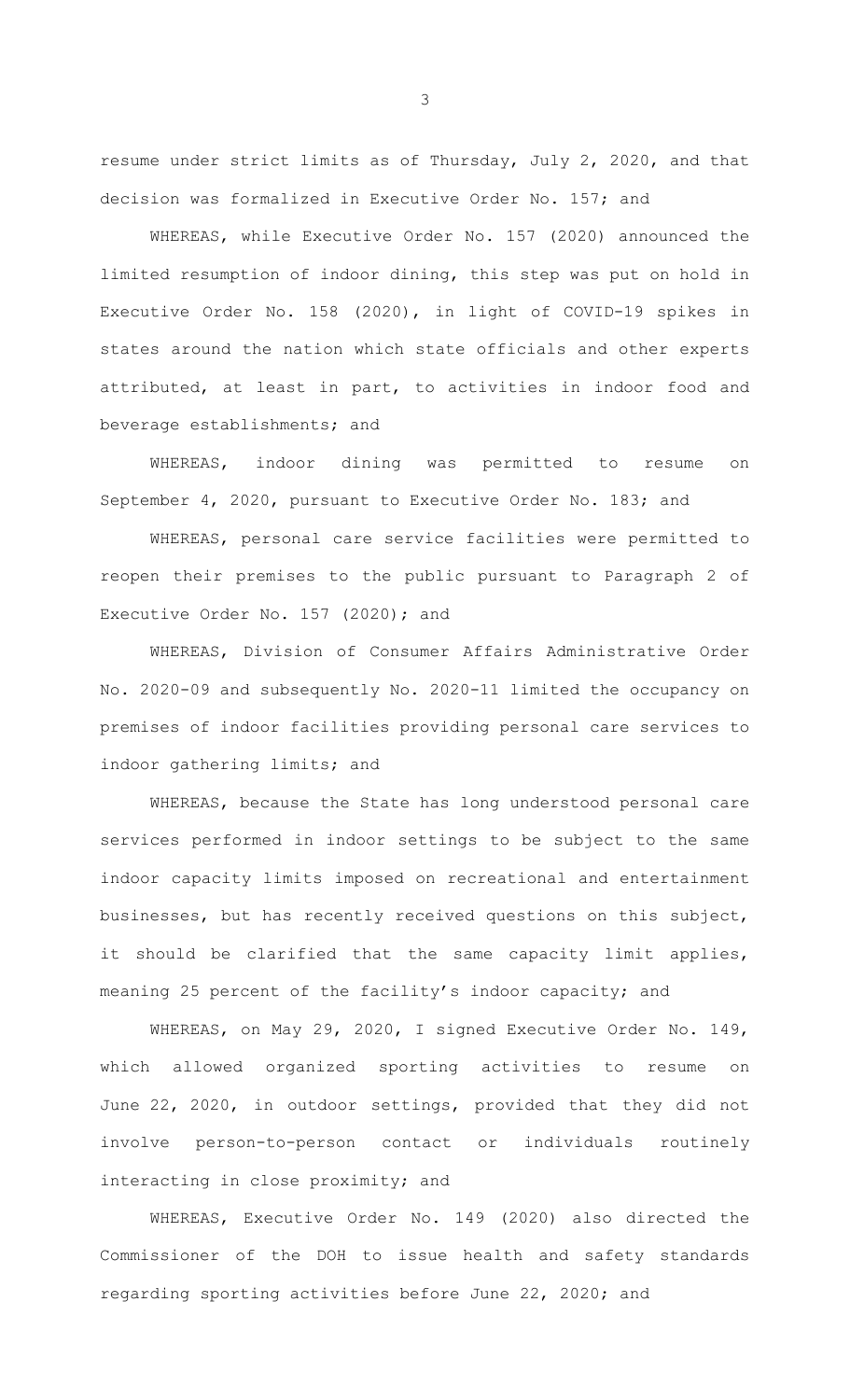WHEREAS, on June 15, 2020, the Commissioner of DOH issued Guidance for Sports Activities ("Guidance") that stated that practices and competitions for Low Risk sports, as well as no-contact practices for Medium and High Risk sports, could resume on June 22, 2020 in outdoor settings, because pursuant to Executive Order No. 149 (2020), they do not involve person-to-person contact; and

WHEREAS, Medium and High Risk Sports were subsequently permitted to resume in outdoor and indoor settings with strict limitations on contact activities indoors; and

WHEREAS, on October 12, 2020, I issued Executive Order No. 187 (2020), which permitted contact practices and competitions for both Medium Risk and High Risk sports to resume in indoor settings, so that all sports activities are currently permitted to operate in indoor and outdoor settings subject to DOH guidance; and

WHEREAS, recent upticks in the number of confirmed cases of COVID-19 have increased dramatically, demonstrating more significant community spread; and

WHEREAS, the Centers for Disease Control and Prevention ("CDC") and DOH have maintained that congregation of individuals, particularly in indoor environments, is a contributing factor in the spread of COVID-19; and

WHEREAS, the institution of mitigation protocols limiting certain high-risk activities is necessary to combat the spread of the virus and lessen the need for more comprehensive restrictions; and

WHEREAS, the progress we made earlier this year demonstrates the effectiveness of such protocols, particularly those that prevented individuals from congregating indoors and encouraged avoidance of close contact in indoor settings, where the virus is more readily transmitted; and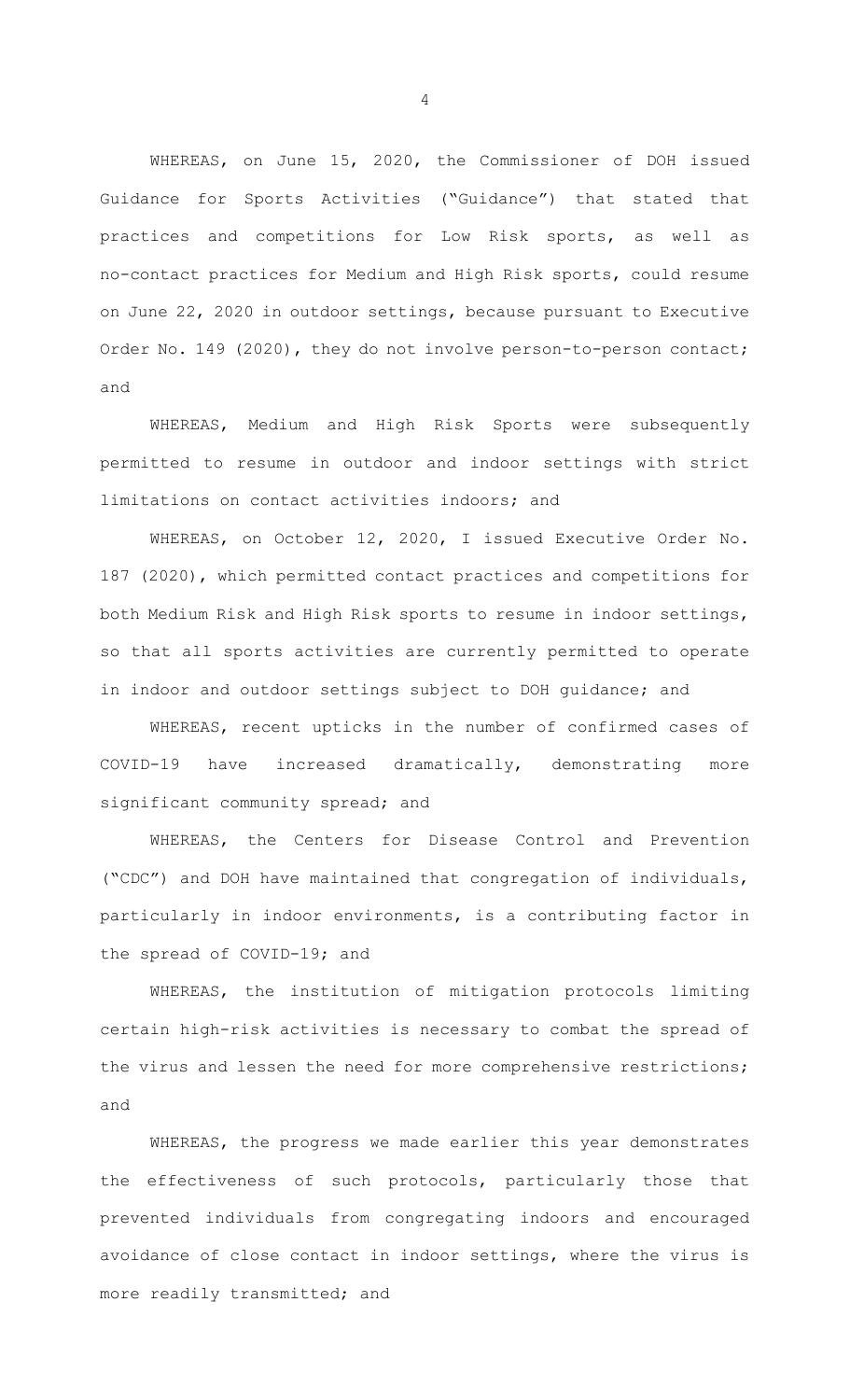WHEREAS, in the past eight months, we have gained critical knowledge in our experience with COVID-19, including a better understanding of the risks associated with certain activities and the safeguards that can be implemented to mitigate those risks; and

WHEREAS, this information, together with expanded access to testing, personal protective equipment, and other materials necessary to protect individuals from spread of the virus, allows us to permit certain activities to continue subject to more limited restrictions; and

WHEREAS, restricting the operating hours of the indoor portions of dining and drinking establishments, where consumers are authorized to remove their masks to eat and drink in an indoor setting, will limit congregation inside establishments that are frequently more crowded at late hours, particularly where drinking is taking place; and

WHEREAS, we are aware of at least one outbreak at a restaurant in New Jersey involving nine bartenders at a single location; and

WHEREAS, indoor bar service commonly results in individuals, including patrons, bartenders, and servers, remaining in close contact for extended periods of time; and

WHEREAS, bar service can be suspended to lessen the risk of spread between patrons and bartenders at restaurants and bars while still permitting seated table service that does not involve the same potential for sustained contact between customers and employees when businesses and customers follow health and safety protocols; and

WHEREAS, since the reopening of indoor contact competitions for Medium and High Risk sports, there have been eleven confirmed outbreaks amongst youth and school-aged ice hockey teams in New Jersey that are believed to be associated with hockey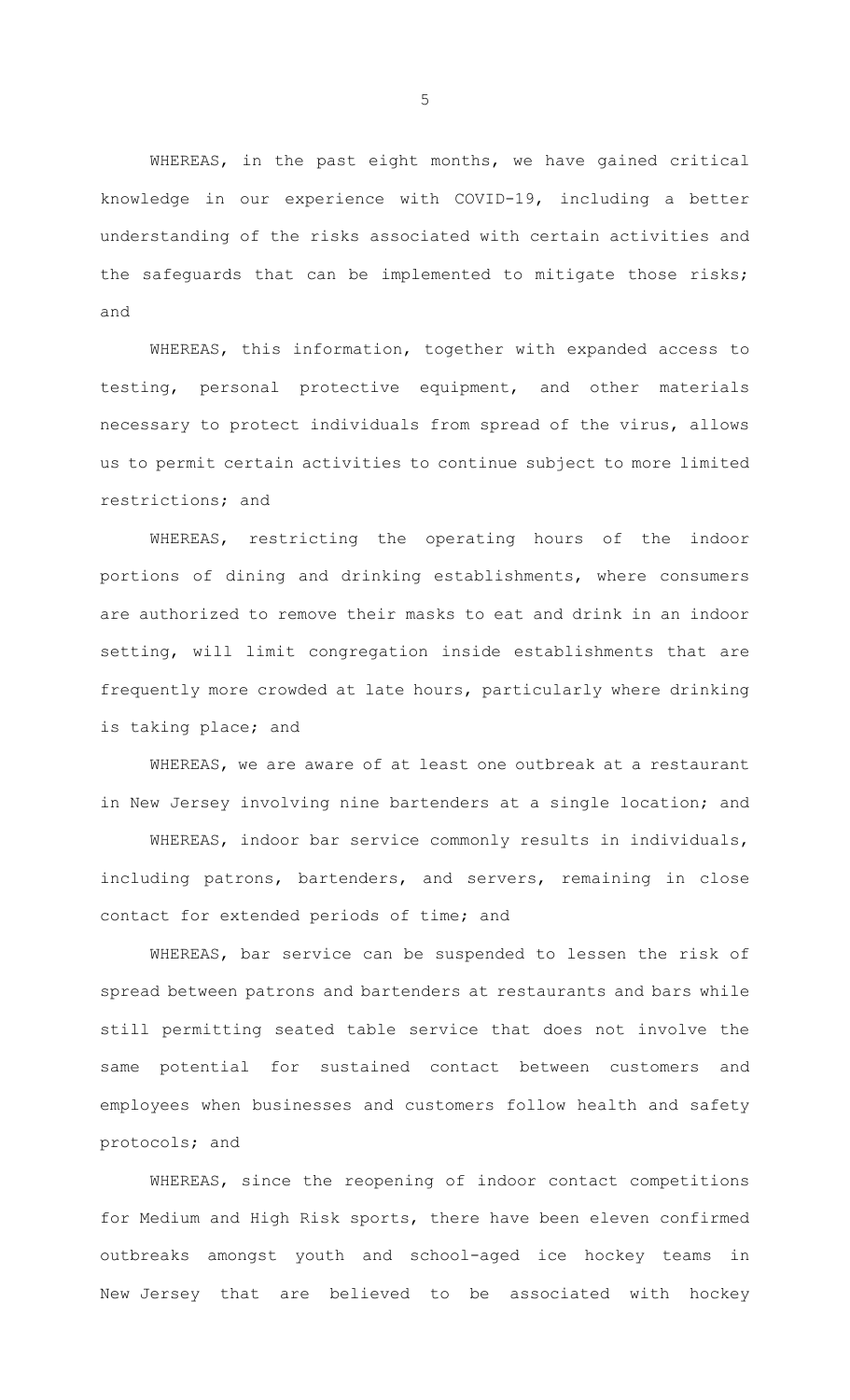activities, with additional investigations pending and more than one hundred cases believed to be associated with such activities; and

WHEREAS, a number of these outbreaks involved teams and leagues that regularly participate in interstate competitions; and

WHEREAS, health officials across the Northeast region have pointed to interstate youth sports competitions as a source of viral spread; and

WHEREAS, the CDC has advised that sports competitions between teams from different states involves the highest risk of COVID-19 spread of any sports activity; and

WHEREAS, college and university athletic programs and professional athletic teams, leagues, and organizations, are readily able to establish comprehensive protocols for the athletes participating within their programs, including by placing limitations on outside activities, subjecting participants to regular testing, and requiring athletes to reside in a specified location; and

WHEREAS, the Constitution and statutes of the State of New Jersey, particularly the provisions of N.J.S.A. 26:13-1 et seq., N.J.S.A. App. A: 9-33 et seq., N.J.S.A. 38A:3-6.1, and N.J.S.A. 38A:2-4 and all amendments and supplements thereto, confer upon the Governor of the State of New Jersey certain emergency powers, which I have invoked;

NOW, THEREFORE, I, PHILIP D. MURPHY, Governor of the State of New Jersey, by virtue of the authority vested in me by the Constitution and by the Statutes of this State, do hereby ORDER and DIRECT:

1. All restaurants, cafeterias, dining establishments, and food courts, with or without a liquor license; bars; and all other holders of a liquor license with retail consumption privileges,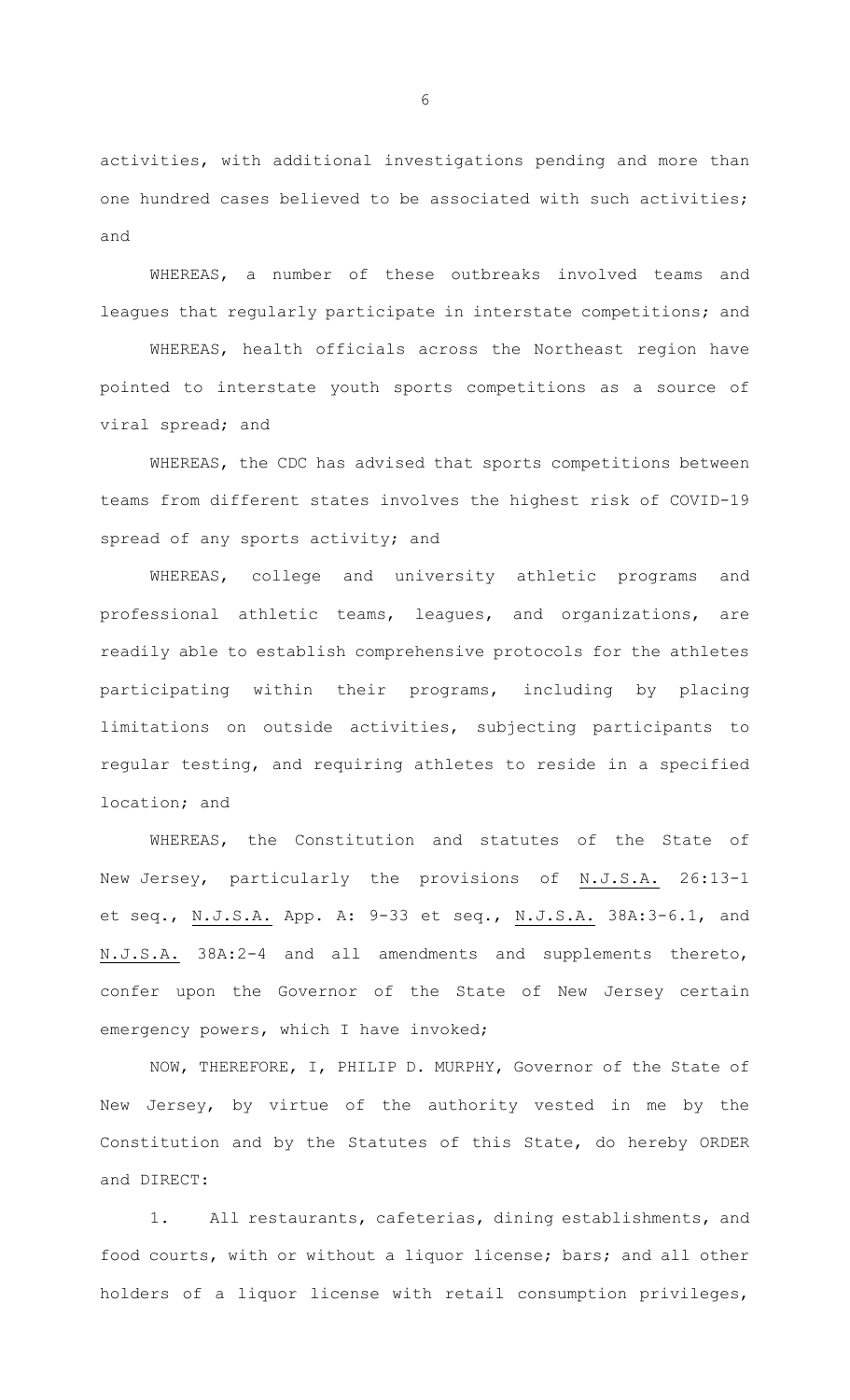collectively referred to as "food or beverage establishments," that are open to the public, must close their indoor operations to the public from 10:00 p.m. until 5:00 a.m. each day. Food or dining establishments are permitted to operate during their full range of normal business hours for outdoor dining and food delivery and/or take-out services. Casinos shall cease indoor food and beverage service between 10:00 p.m. and 5:00 a.m. each day, including service on casino floors. This restriction on hours of operation shall not apply to indoor dining in airports in New Jersey. Any retail, recreational, and entertainment business that is authorized to open its indoor premises to the public may only do so after 10:00 p.m. only where it prohibits the consumption of food or beverages in those indoor premises between the hours of 10:00 p.m. and 5:00 a.m.

2. Food and beverage establishments are prohibited from seating patrons at any indoor bar area. Food and beverage establishments may continue seating patrons at tables within their premises consistent with the requirements of Executive Order No. 183 (2020), Paragraph 1 of this Order, and guidance provided by DOH. In-person service to patrons standing in bar areas continues to be prohibited.

3. Food and beverage establishments that are permitted to offer in-person service at indoor areas must ensure that tables where individuals or groups are seated are six feet apart in all directions from any other table or seat. Where six feet of distance is not possible, establishments must erect barriers between tables pursuant to guidance issued by DOH, while still complying with the capacity limits in Executive Order No. 183 (2020). Paragraph 1(b) of Executive Order No. 183 (2020) is hereby superseded to the extent that it conflicts with the provisions of this Paragraph.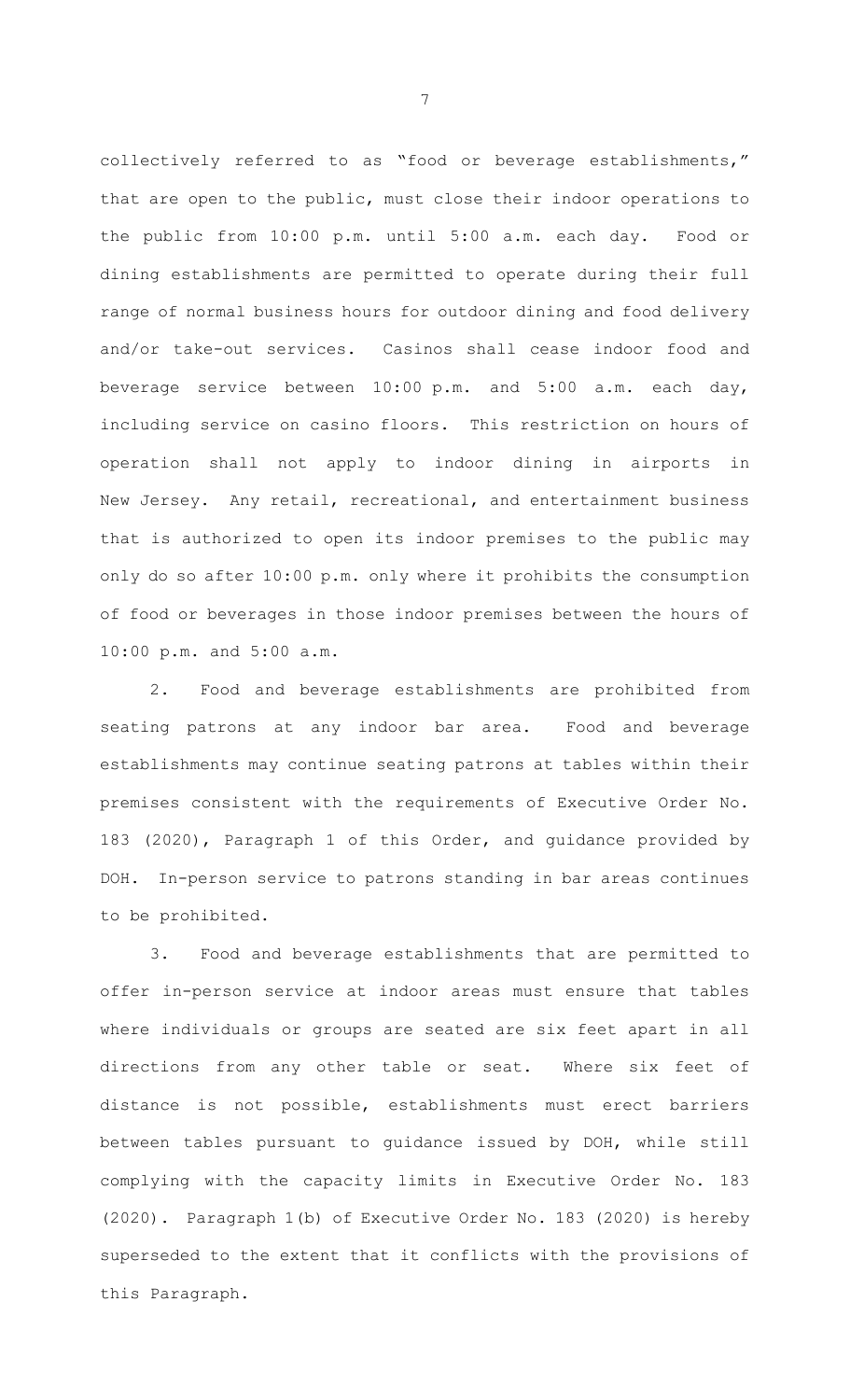4. The definition of "outdoor areas" in Paragraph 4 of Executive Order No. 163 (2020) is updated to include the following:

- a. Outdoor enclosed structures, such as plastic domes, to seat individual parties, provided they meet the following criteria:
	- i. The use of the structures complies with the requirements for outdoor dining contained in Executive Order No. 157 (2020) and associated guidance issued by DOH;
	- ii. Each party is limited to no more than eight individuals at a time;
	- iii. The structure is ventilated and cleaned and sanitized in accordance with CDC and DOH guidance between seatings;
	- iv. The structure and use of the structures otherwise comply with all other applicable codes and regulations, including the provisions of the Fire Safety Code; and
	- v. Any necessary municipal approvals and permits are obtained prior to use of the structure.
- b. Such structures shall be considered "outdoor dining" for purposes of determining the establishment's capacity limitations as described in Executive Order No. 157 (2020) and Executive Order No. 183 (2020).

5. Indoor interstate youth sports competitions – including those operated by school-based, club, and recreational programs are hereby suspended within the State. School-based, club, and recreational programs are also prohibited from hosting indoor interstate youth sports competitions outside of New Jersey, or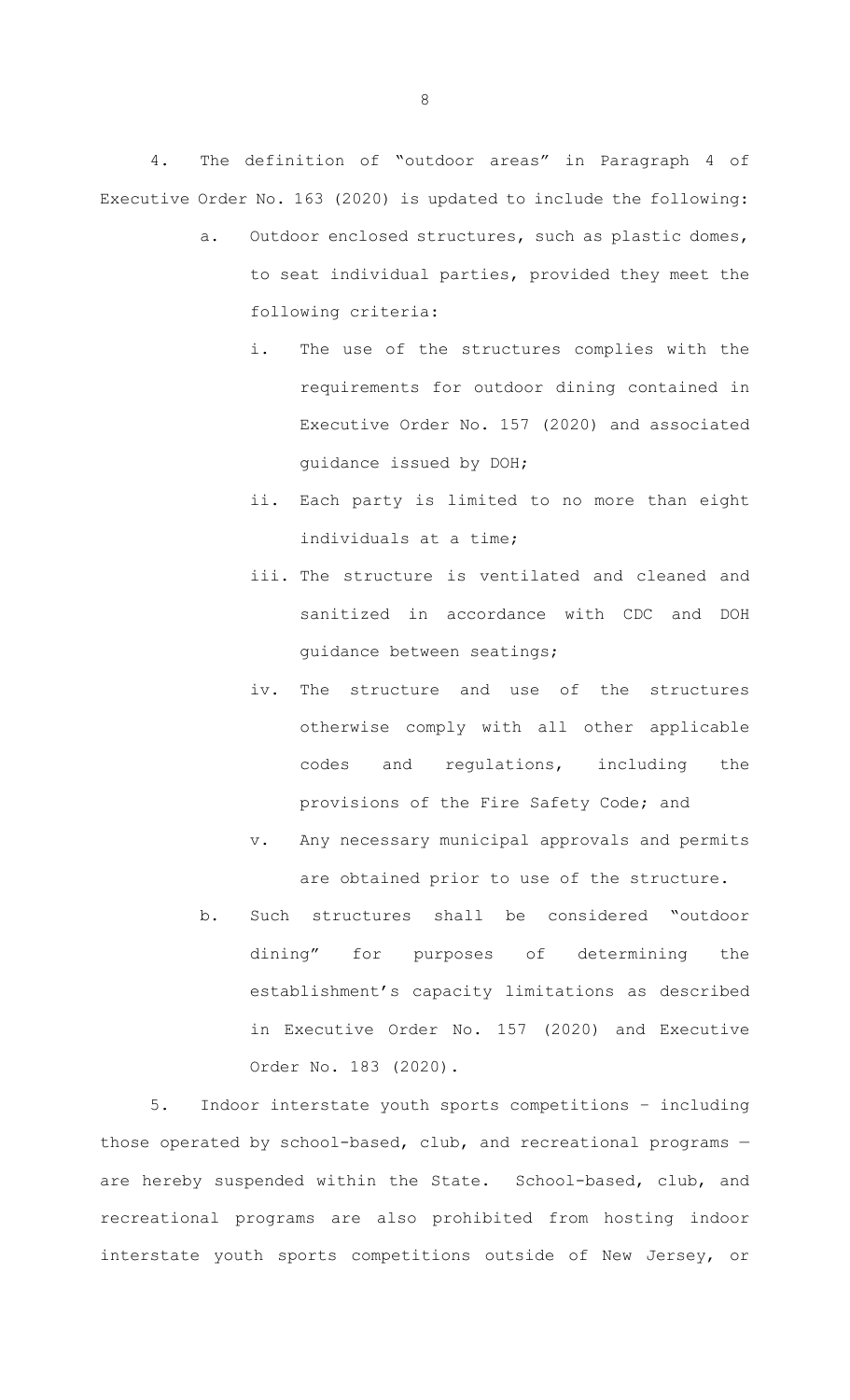indoor youth sports competitions outside of New Jersey that would require New Jersey teams to travel to another state.

6. For purposes of this Order, "indoor interstate youth sports competition" includes any sports game, scrimmage, tournament, or similar competition that is conducted indoors with opposing teams or individuals from different states competing against each other and which would require an opposing team or individual to travel from a state outside of New Jersey.

7. This suspension shall not impact collegiate and professional sports activities, which are permitted to continue operations subject to compliance with all applicable laws, regulations, and Executive Orders, including restrictions on recreational and entertainment businesses in Paragraph 7 of Executive Order No. 157 (2020) and restrictions on gatherings in place at the time the sporting activities occur.

8. Personal care services authorized to reopen their indoor facilities to the public pursuant to Paragraph 2 of Executive Order No. 157 (2020) shall limit occupancy of any indoor premises to 25 percent of the stated maximum capacity, if applicable, at one time, excluding the facility's employees.

9. The State Director of Emergency Management, who is the Superintendent of State Police, shall have the discretion to make additions, amendments, clarifications, exceptions, and exclusions to the terms of this Order.

10. It shall be the duty of every person or entity in this State or doing business in this State and of the members of the governing body and every official, employee, or agent of every political subdivision in this State and of each member of all other governmental bodies, agencies, and authorities in this State of any nature whatsoever, to cooperate fully in all matters concerning this Order.